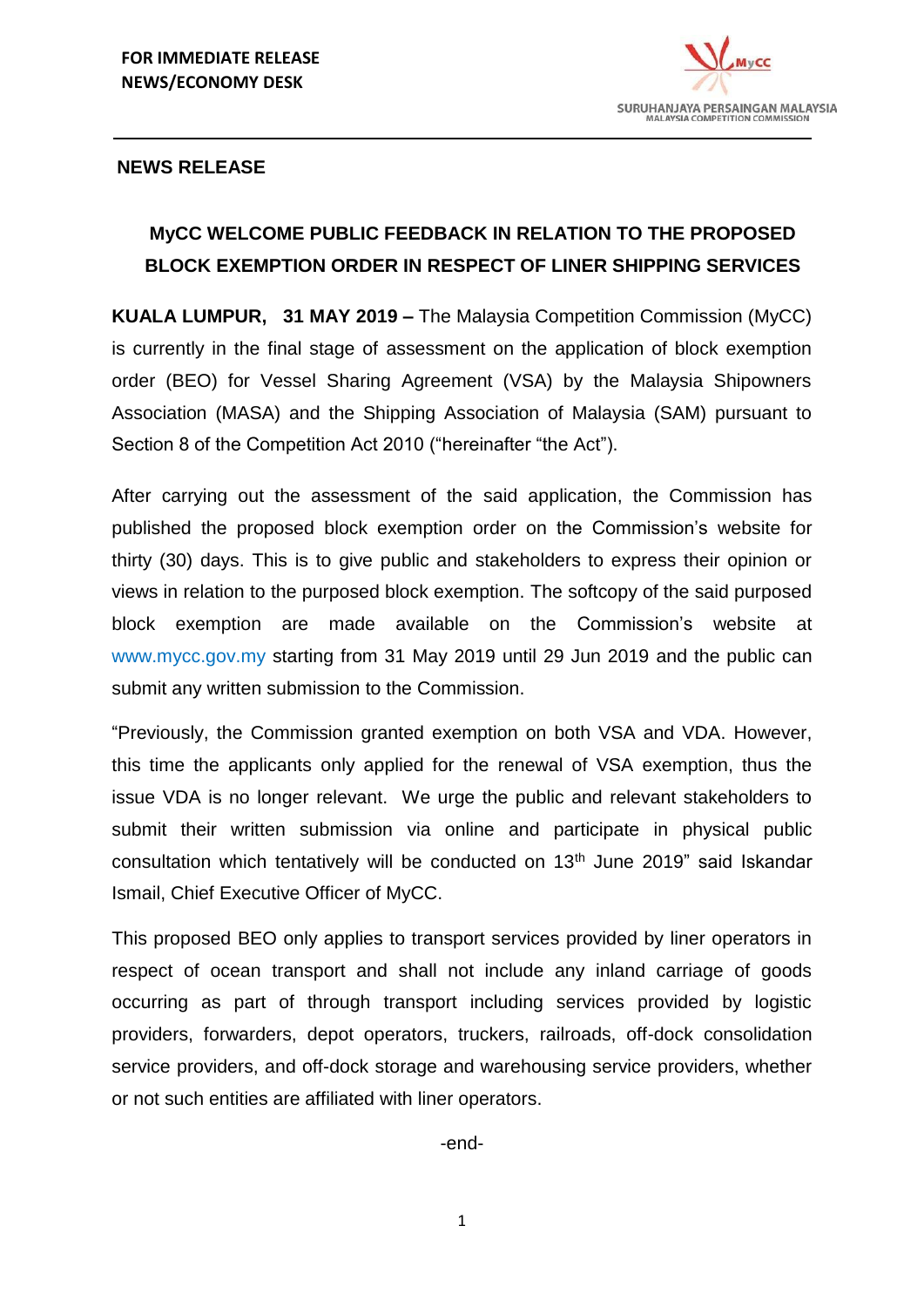

**For media enquiries, please contact:** Noorliza Abdul Latiff, Tel +603 2273 2277 (ext 111), Email: [noorliza@mycc.gov.my](mailto:noorliza@mycc.gov.my) **Communications & Advocacy Division Malaysia Competition Commission (MyCC)**

## **About Malaysia Competition Commission (MyCC)**

Established in June 2011, MyCC is an independent body responsible for enforcing the Competition Act 2010, which was implemented to create healthy competition which would in turn stimulate productivity and innovation, thus creating wider choices of products for consumers with better quality and reasonable prices.

The Act applies to all commercial activities undertaken within and outside Malaysia that affects competition in the Malaysian market. It provides a regulatory framework including powers to investigate, adjudicate and impose penalties on the perpetrators of the competition laws.

For more information on the Act and MyCC activities, log on to [www.mycc.gov.my.](http://www.mycc.gov.my/)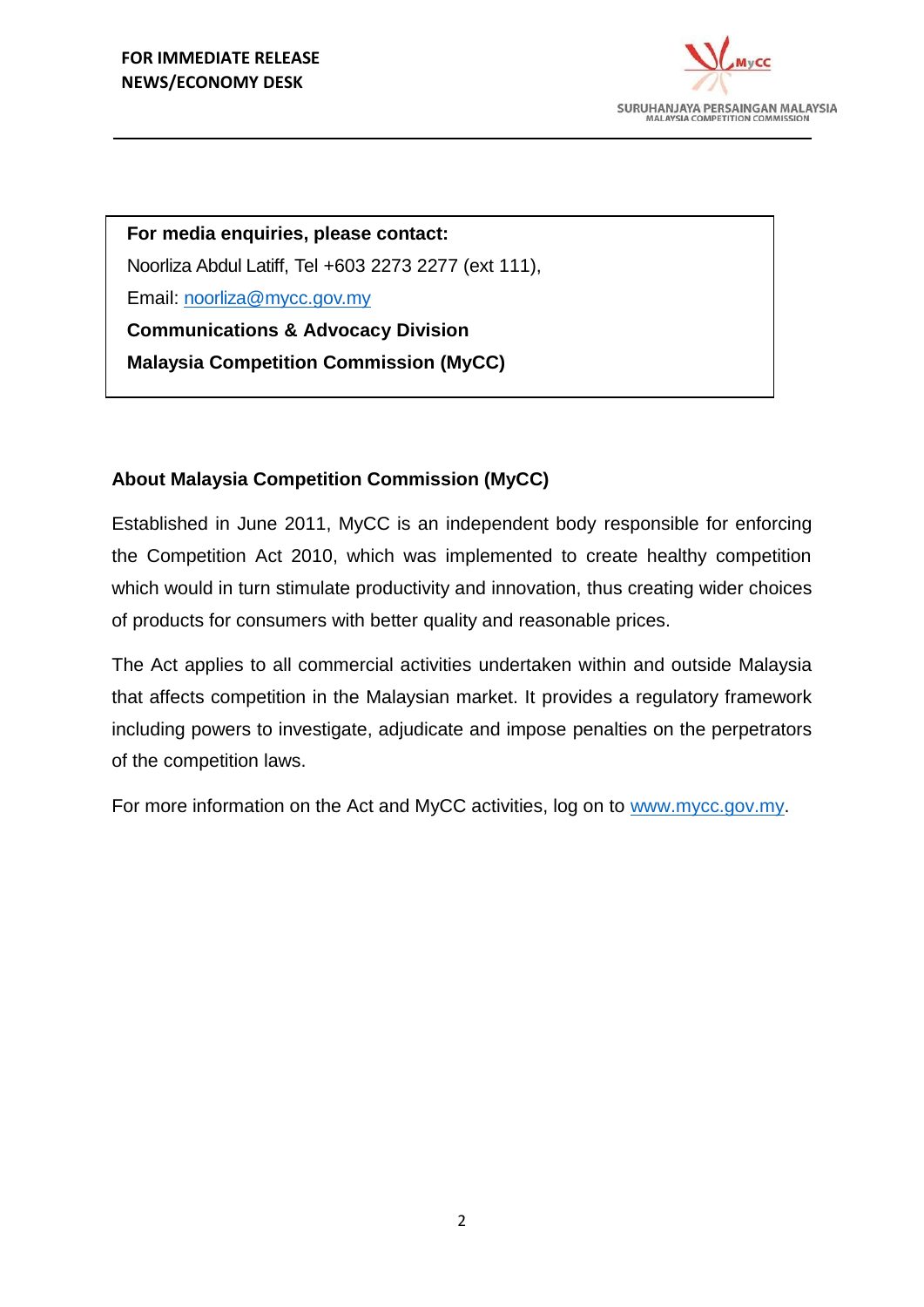

## **ANNEXE A**

## **Notes to Editor:**

## **Information on Section 4, 5, 8, 9 and 10 of the Competition Act 2010.**

### *Section 4: Prohibited horizontal and vertical agreement*

- 4. (1) A horizontal or vertical agreement between enterprises is prohibited insofar as the agreement has the object or effect of significantly preventing, restricting or distorting competition in any market for goods or services.
	- (2) Without prejudice to the generality of subsection (1), a horizontal agreement between enterprises which has the object to—
		- (a) fix, directly or indirectly, a purchase or selling price or any other trading conditions;
		- (b) share market or sources of supply;
		- (c) limit or control—
			- (i) Production;
			- (ii) Market outlets or market access;
			- (iii) Technical or technological development; or
			- (iv) Investment; or
		- (d) perform an act of bid rigging, is deemed to have the object of significantly preventing, restricting, or distorting competition in any market for goods or services.
	- (3) Any enterprise which is a party to an agreement which is prohibited under this section shall be liable for infringement of the prohibition.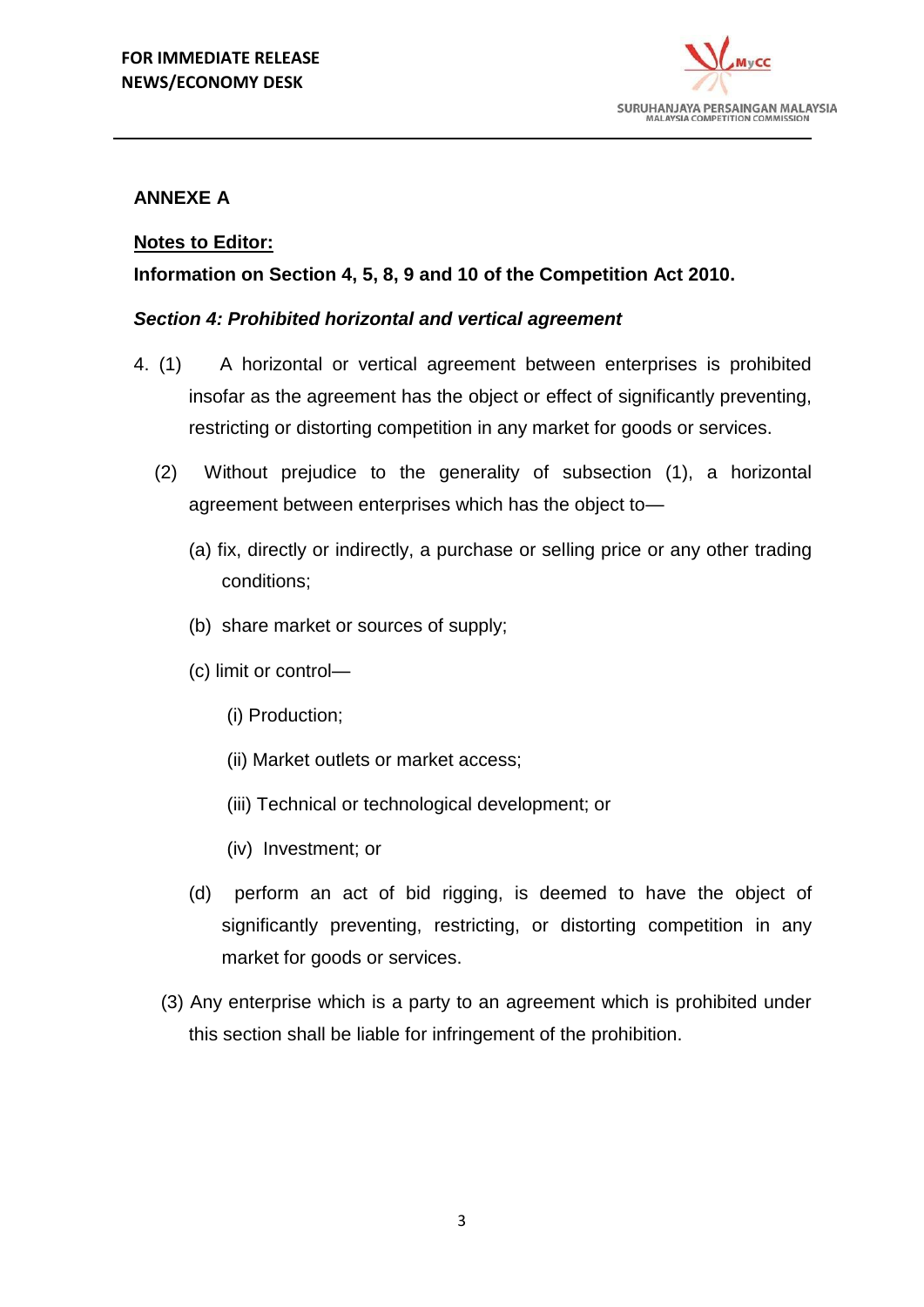

## *Section 5: Relief of Liability*

5. Notwithstanding section 4, an enterprise which is a party to an agreement may relieve its liability for the infringement of the prohibition under section 4 based on the following reasons:

*(*a) there are significant identifiable technological, efficiency or social benefits directly arising from the agreement;

(b) the benefits could not reasonably have been provided by the parties to the agreement without the agreement having the effect of preventing, restricting or distorting competition;

(c) the detrimental effect of the agreement on competition is proportionate to the benefits provided; and

(d) the agreement does not allow the enterprise concerned to eliminate competition completely in respect of a substantial part of the goods or services

## *Section 8: Block Exemption*

8(1). If agreements which fall within a particular category of agreements are, in the opinion of the Commission, likely to be agreements to which section 5 applies, the Commission may, by order published in the Gazette, grant an exemption to the particular category of agreements.

(2) An exemption granted under this section is referred to as a "block exemption".

(3) An agreement which falls within a category specified in a block exemption is exempt from the prohibition under section 4.

(4) The Commission in granting the block exemption may impose any condition or obligation subject to which a block exemption shall have effect.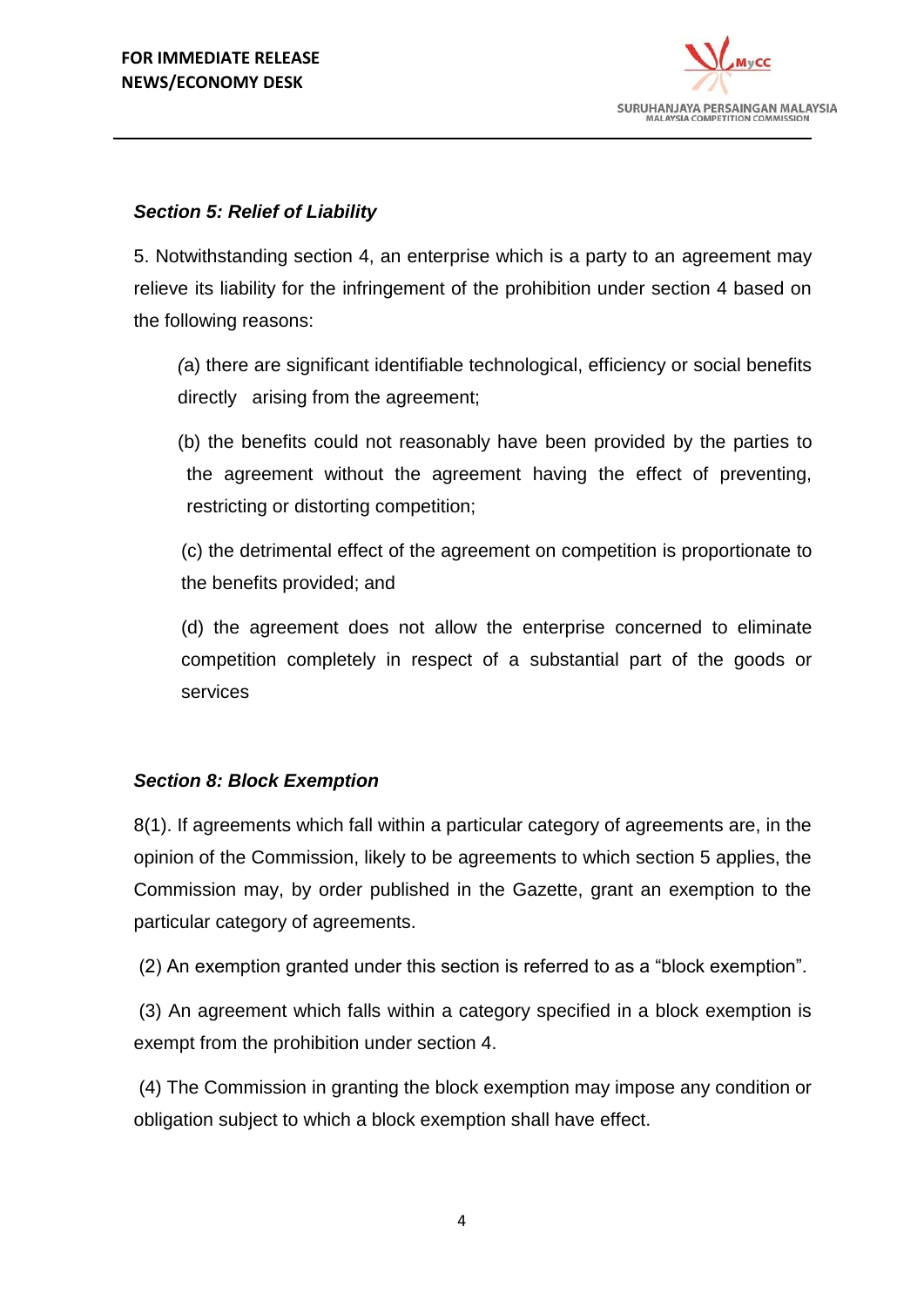

- (5) A block exemption may provide that—
	- (a) if there is a breach of a condition imposed by the block exemption, the Commission may, by notice in writing, cancel the block exemption in respect of the agreement from the date of the breach;
	- (b) if there is a failure to comply with an obligation imposed by the block exemption, the Commission may, by notice in writing, cancel the block exemption in respect of the agreement;
	- (c) if the Commission considers that a particular agreement is not one to which section 5 applies, the Commission may, by notice in writing, cancel the block exemption in respect of the agreement from such date as the Commission may specify;
	- (d) the block exemption shall cease to have effect at the end of a period specified in the order; or
	- (e) the block exemption is to have effect from a date earlier than that on which the order is made.

#### *Section 9: Procedure for Block Exemption*

- 9. The Commission shall, before granting a block exemption—
	- (a) publish details of the Commission's proposed block exemption;

(b) give at least thirty days from the date of publication to allow any submission to be made by members of the public in relation to the proposed block exemption; and

(c) give due consideration to any submission made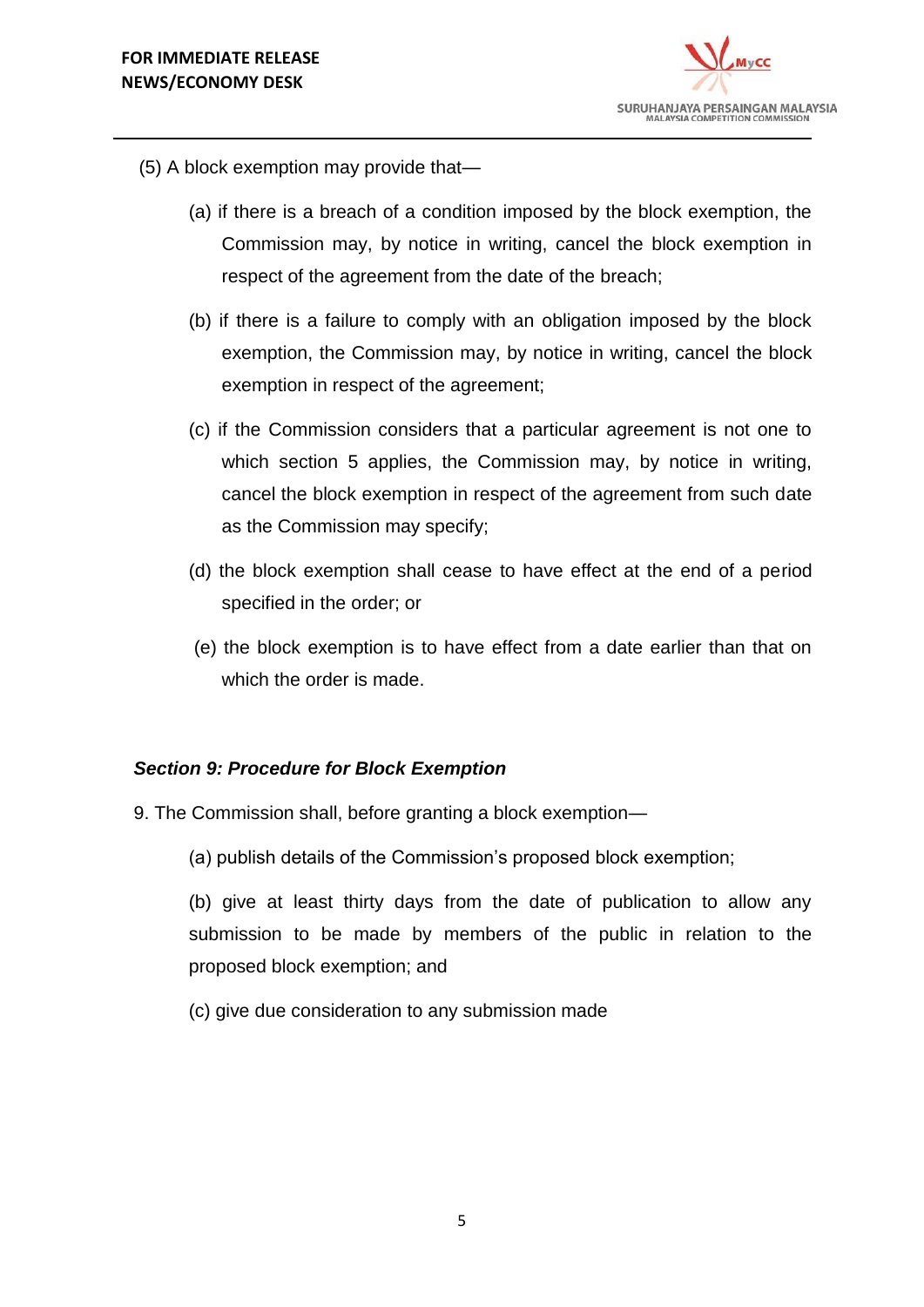

### *Section 10: Abuse of dominant position*

- 10. (1) An enterprise is prohibited from engaging, whether independently or collectively, in any conduct which amounts to an abuse of a dominant position in any market for goods or services.
	- (2) Without prejudice to the generality of subsection (1), an abuse of a dominant position may include—
		- (a) directly or indirectly imposing unfair purchase or selling price or other unfair trading condition on any supplier or customer;
		- (b) limiting or controlling—
			- (i) production;
			- (ii) market outlets or market access;
			- (iii) technical or technological development; or
			- (iv) investment, to the prejudice of consumers;
		- (c) refusing to supply to a particular enterprise or group or category of enterprises;
		- (d) applying different conditions to equivalent transactions with other trading parties to an extent that may—
			- (i) discourage new market entry or expansion or investment by an existing competitor;
			- (ii) force from the market or otherwise seriously damage an existing competitor which is no less efficient than the enterprise in a dominant position; or
			- (iii) Harm competition in any market in which the dominant enterprise is participating or in any upstream or downstream market;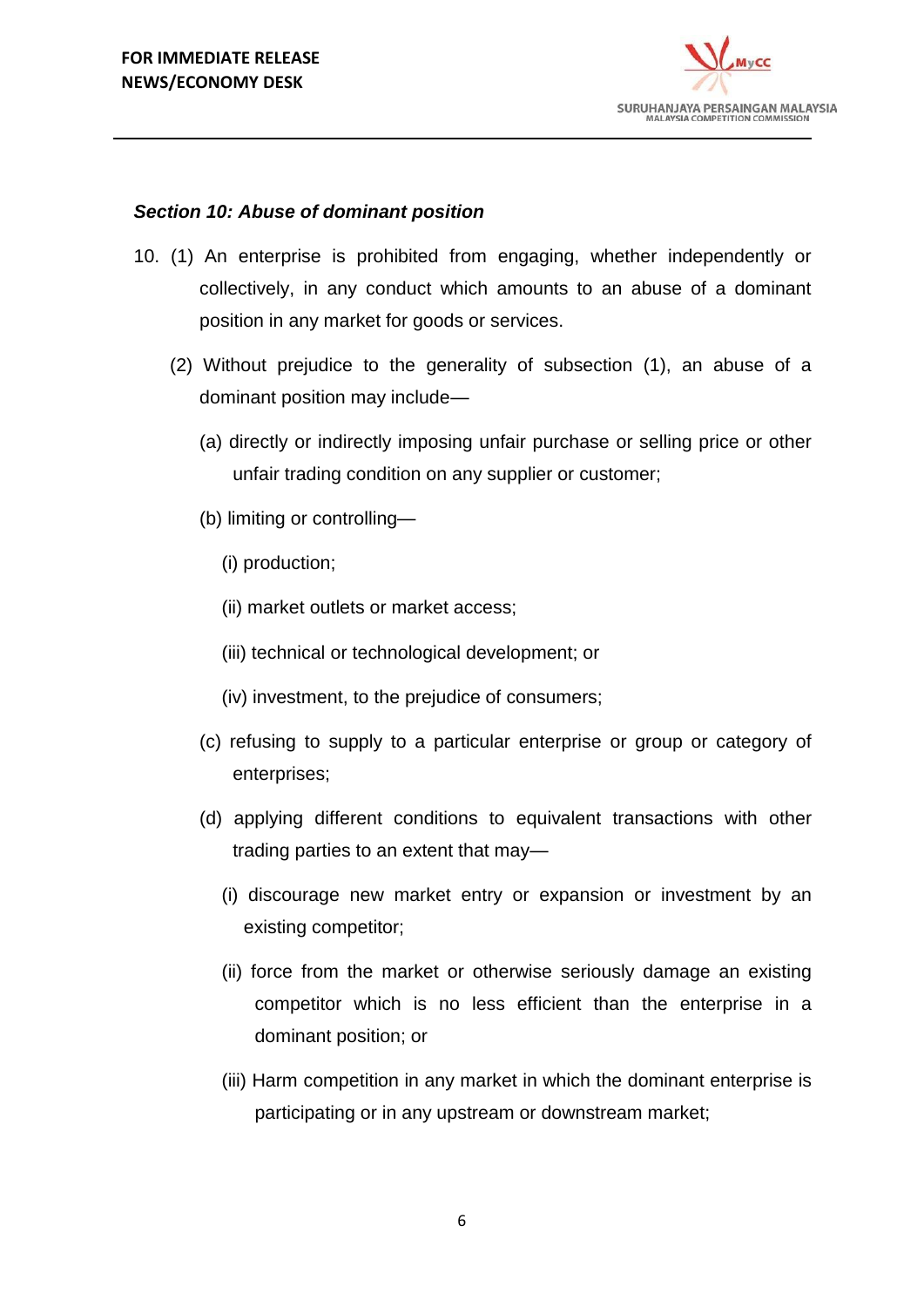

- (e) making the conclusion of contract subject to acceptance by other parties of supplementary conditions which by their nature or according to commercial usage have no connection with the subject matter of the contract;
- (f) any predatory behaviour towards competitors; or
- (g) buying up a scarce supply of intermediate goods or resources required by a competitor, in circumstances where the enterprise in a dominant position does not have a reasonable commercial justification for buying up the intermediate goods or resources to meet its own needs.
- (3) This section does not prohibit an enterprise in a dominant position from taking any step which has reasonable commercial justification or represents a reasonable commercial response to the market entry or market conduct of a competitor.
- (4) The fact that the market share of any enterprise is above or below any particular level shall not in itself be regarded as conclusive as to whether that enterprise occupies, or does not occupy, a dominant position in that market.